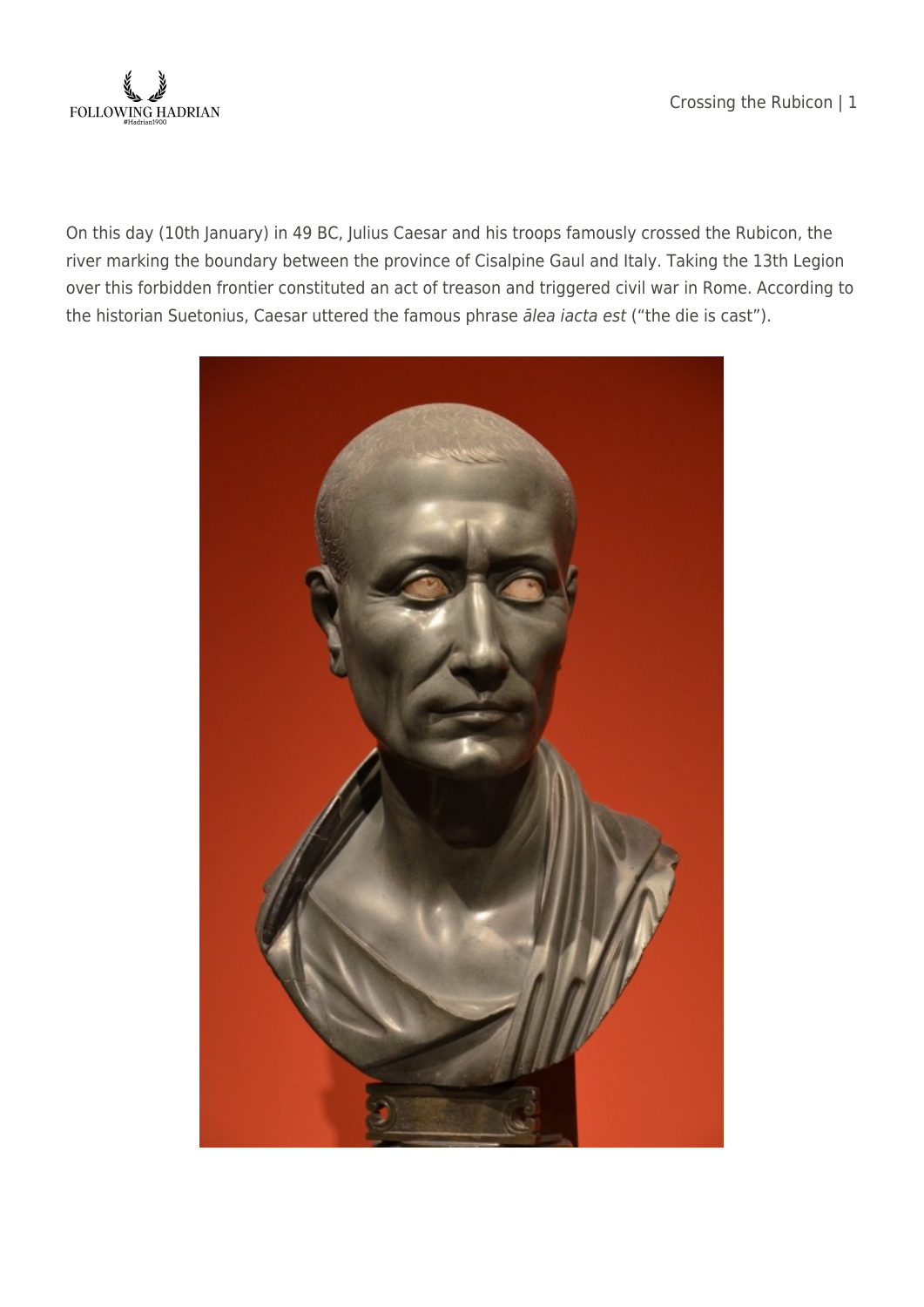



## The Green Caesar, Greywacke from Egypt, 1 – 50 AD, Altes Museum Berlin

Last June, I travelled along the [Via Aemilia](https://en.wikipedia.org/wiki/Via_Aemilia) in the footsteps of Julius Caesar, crossing the river and following the soon to be dictator's path towards Rome.

The Rubicon has been one of the world's most famous rivers ever since Julius Caesar crossed it. Three rivers in north-east Italy were successively thought to be the historical Rubicon; the Pisciatello, Fiumicino and Uso rivers. It was not until 1933 that the Fiumicino, which crossed the town of Savignano di Romagna (renamed Rubicone by Mussolini), was identified as the former Rubicon. This theory was not proven until some 58 years later in 1991 when three Italian scholars, using the [Tabula](http://en.wikipedia.org/wiki/Tabula_Peutingeriana) [Peutingeriana](http://en.wikipedia.org/wiki/Tabula_Peutingeriana) – a medieval copy of a Roman road map – and various ancient sources, were able to prove the location of the original Rubicon. The distance given in the Tabula of 12 miles from Ariminum (modern-day Rimini), coincides exactly with the distance of the Fiumicino from that city. However the location is still contested.

Today, if you want to cross the Rubicon (or what is the most likely location for the original Rubicon), you need to go to Italy in the Region of Emilia-Romagna, in Savignano sul Rubicone which is located halfway between Cesena and Rimini, along the Via Emilia and the Bologna-Rimini railway. The most famous monument of the city is of course the three-arched Roman bridge (26 m long and 6 m wide) which recalls this historical event.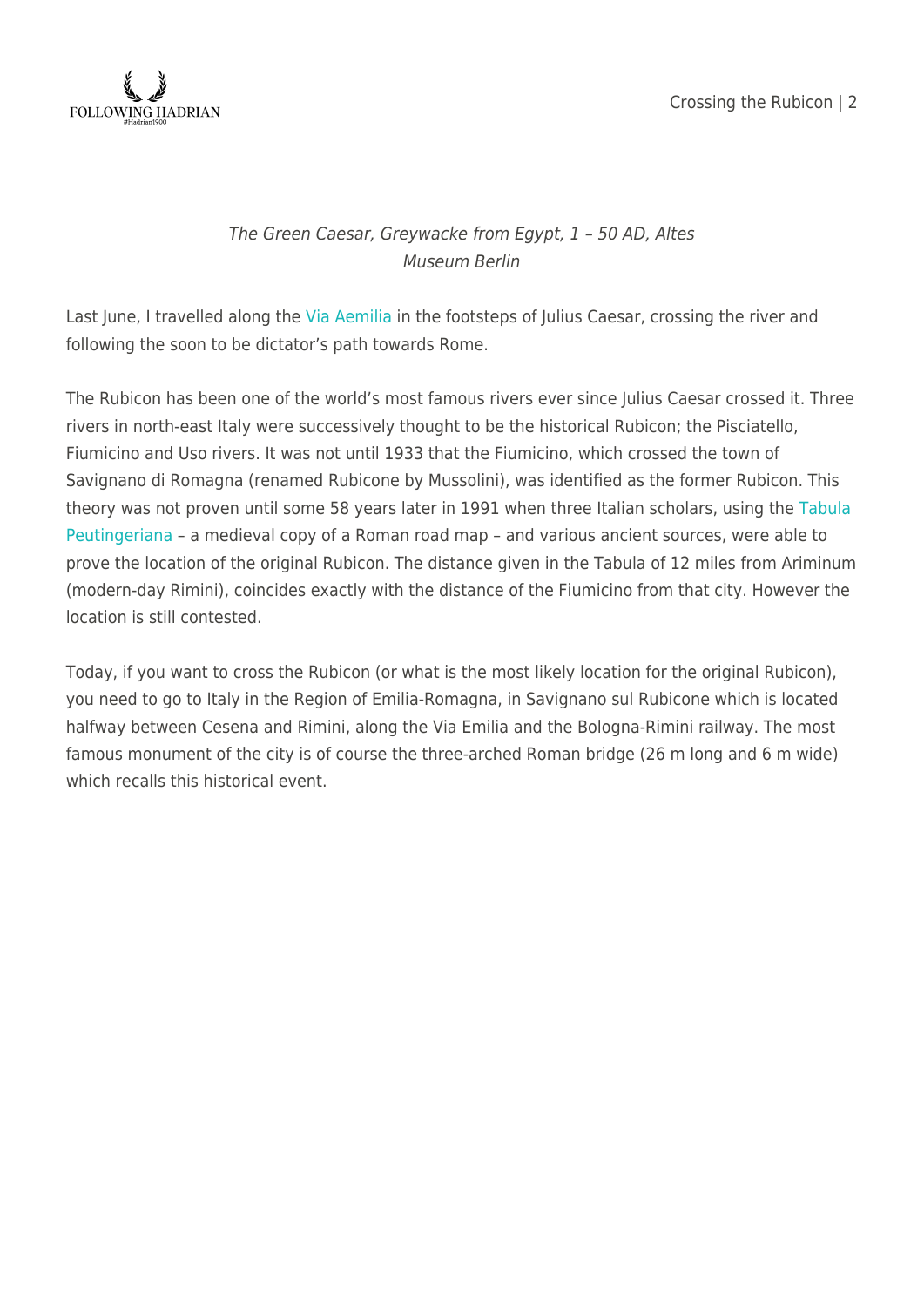



Roman bridge over the Rubicon river, Savignano sul Rubicone, Italy

However the bridge does not date to Caesar's time. In his De Vita Caesarum [\(1.31.6\)](http://penelope.uchicago.edu/Thayer/E/Roman/Texts/Suetonius/12Caesars/Julius*.html), Suetonius, who served briefly as secretary to Hadrian, reports the following Julius Caesar's words: "Even yet we may draw back; but once cross yon little bridge, and the whole issue is with the sword." The small bridge (ponticulum) of Caesar was most likely made of wood. The exact date of construction of the current bridge is unknown but probably dates from the era of Augustus or Tiberius.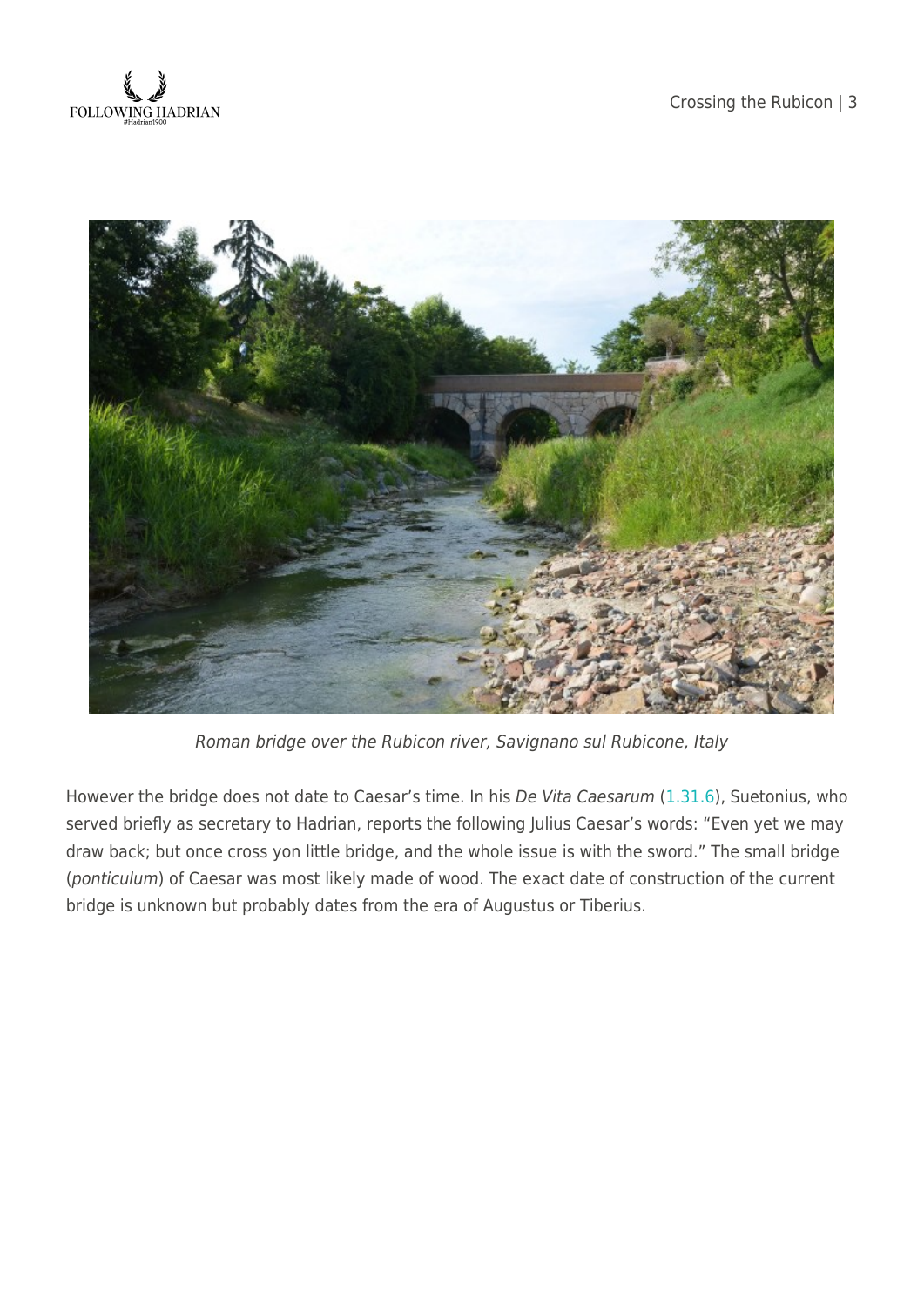



Roman bridge over the Rubicon river, Savignano sul Rubicone, Italy

Over the past centuries the old bridge underwent various modifications and alterations but the worst damages were made by the German army in 1944, when they mined the pillars of the bridge. The reconstruction of the bridged started in the 1960s and was completed in 2005.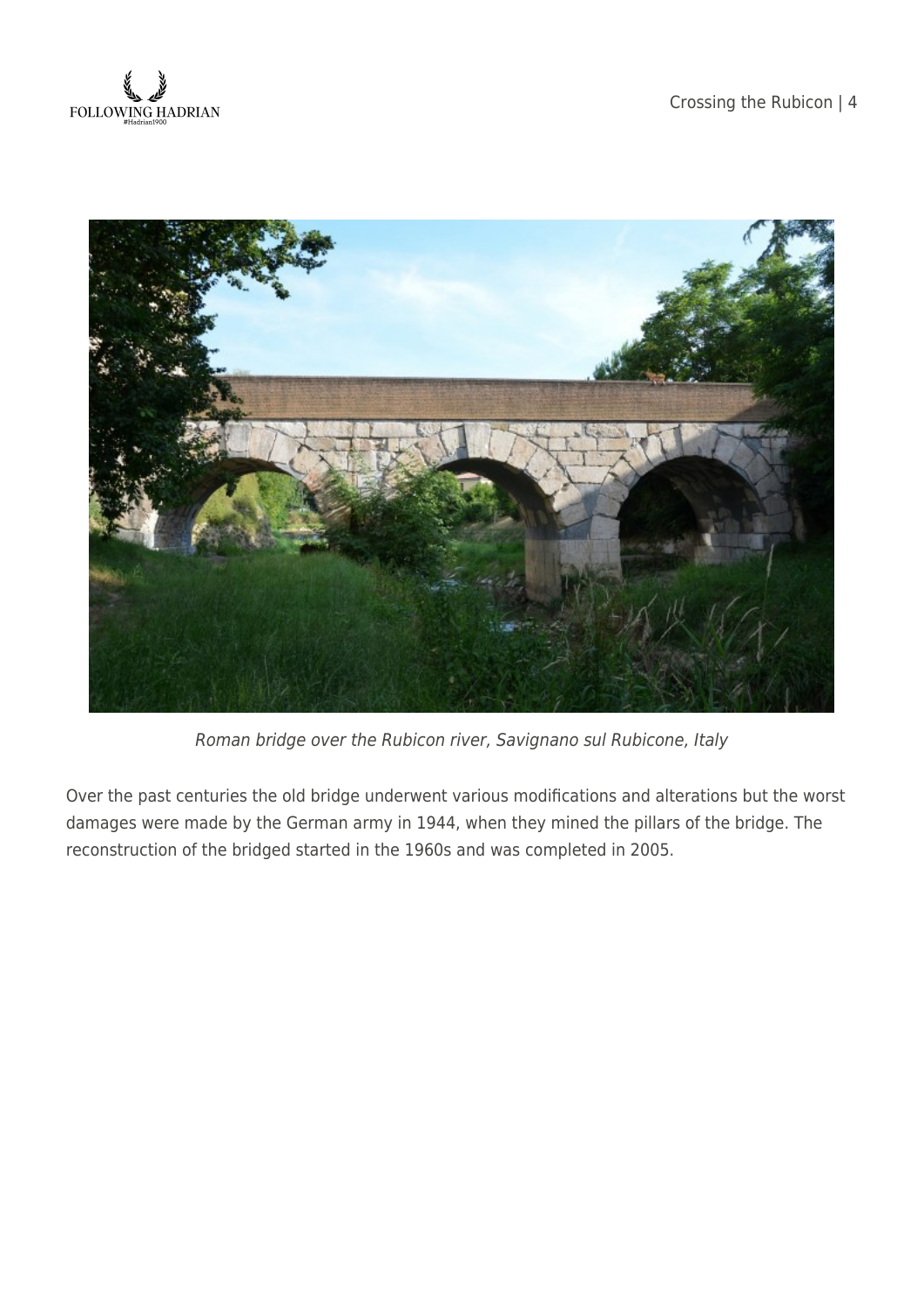



Roman bridge over the Rubicon river on the Via Aemilia, Savignano sul Rubicone, Italy

A modern statue of Caesar stands next to the bridge. It is a copy of the statue placed by Benito Mussolini on the Via dei Fori Imperiali in Rome.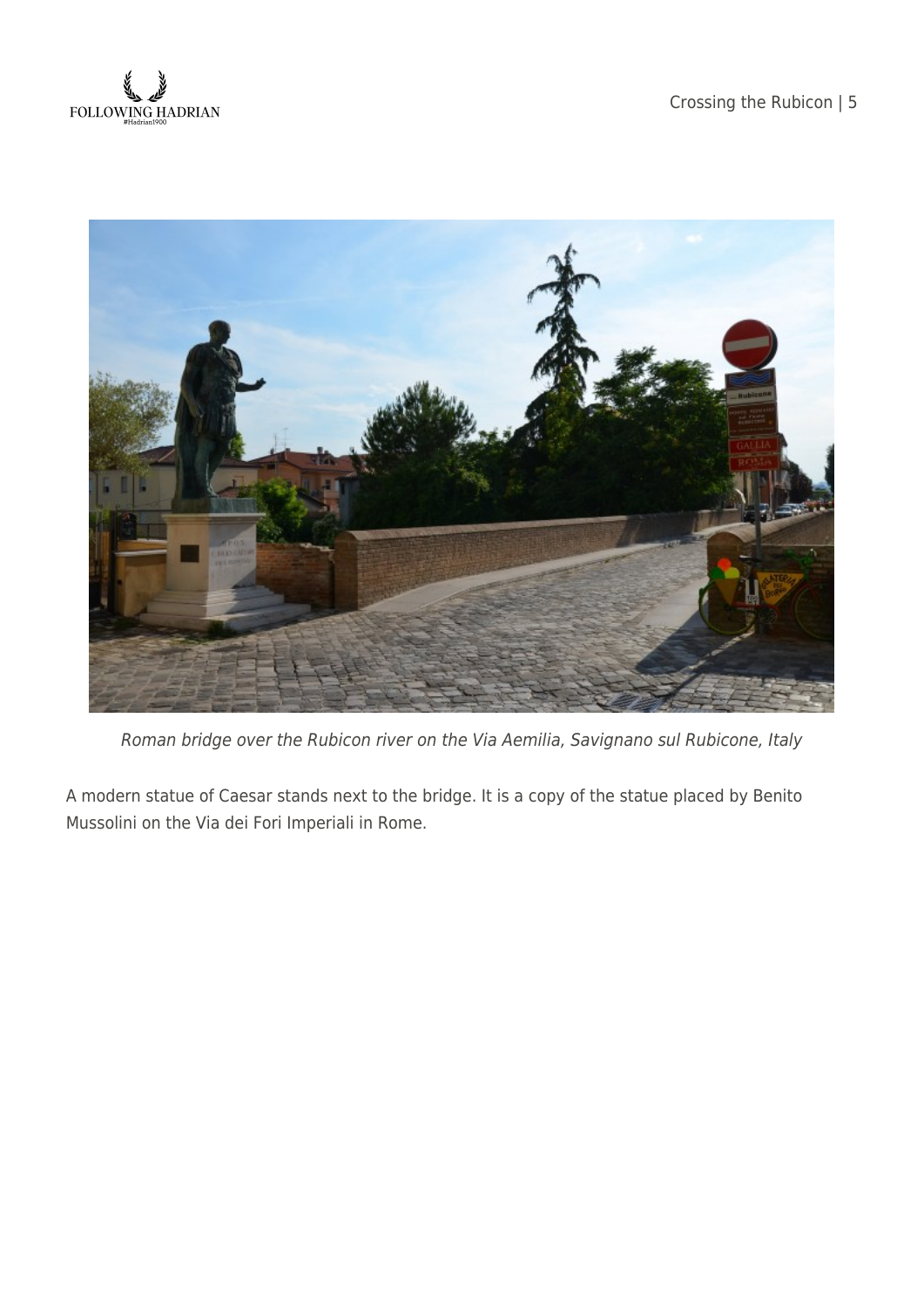



Modern statue of Julius Caesar next to the Roman bridge over the Rubicon river on the Via Aemilia, Savignano sul Rubicone, Italy

During Caesar's time, the river Rubicon marked the boundary between the Roman province of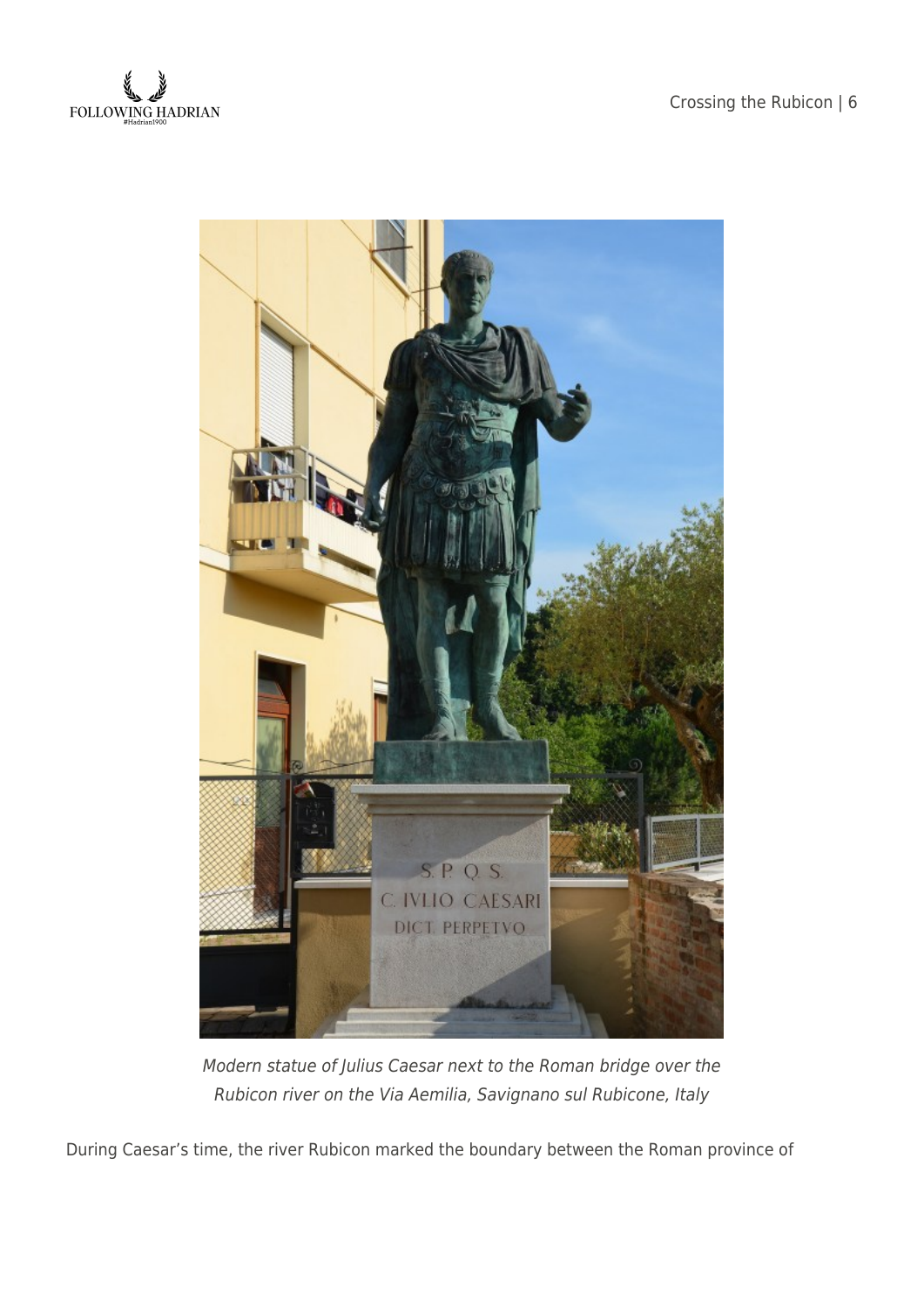Crossing the Rubicon | 7



[Cisalpine Gaul](https://en.wikipedia.org/wiki/Cisalpine_Gaul) to the north-east and Italy proper. After Caesar's crossing, the Rubicon remained a geographical feature of note until about 42 BC, when Octavian merged the Province of Cisalpine Gaul into Italia and the river ceased to be the extreme northern border of Italy.



Street signs marking the limit of Julius Caesar's province, Roman bridge over the Rubicon river, Savignano sul Rubicone, Italy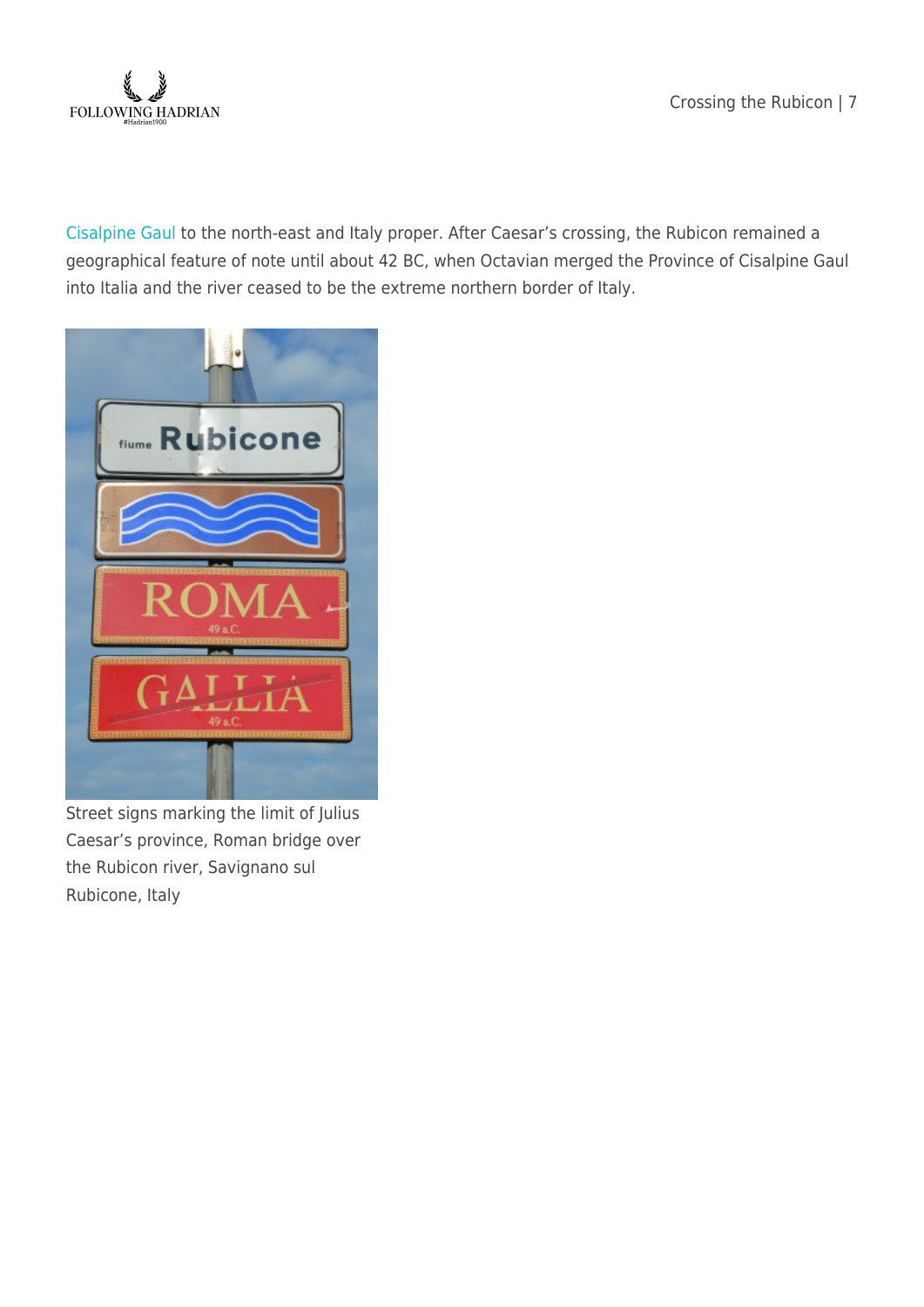



Street signs marking the northern boundary of Italy, Roman bridge over the

Rubicon river, Savignano sul Rubicone, Italy

After crossing the Rubicon, Caesar advanced to Ariminum (modern-day Rimini), the first city outside his province. Tradition dictates that Ariminum's forum was the scene for Julius Caesar's famous speech to his soldiers when he uttered the words "alea jacta est". In Rimini, a monument in Piazza Tre Martiri marks the place where Caesar allegedly harangued his troops.

The inscription reads: Gaius Caesar, dictator, after crossing the Rubicon during the civil war, addressed his fellow soldiers here in the forum of Ariminum.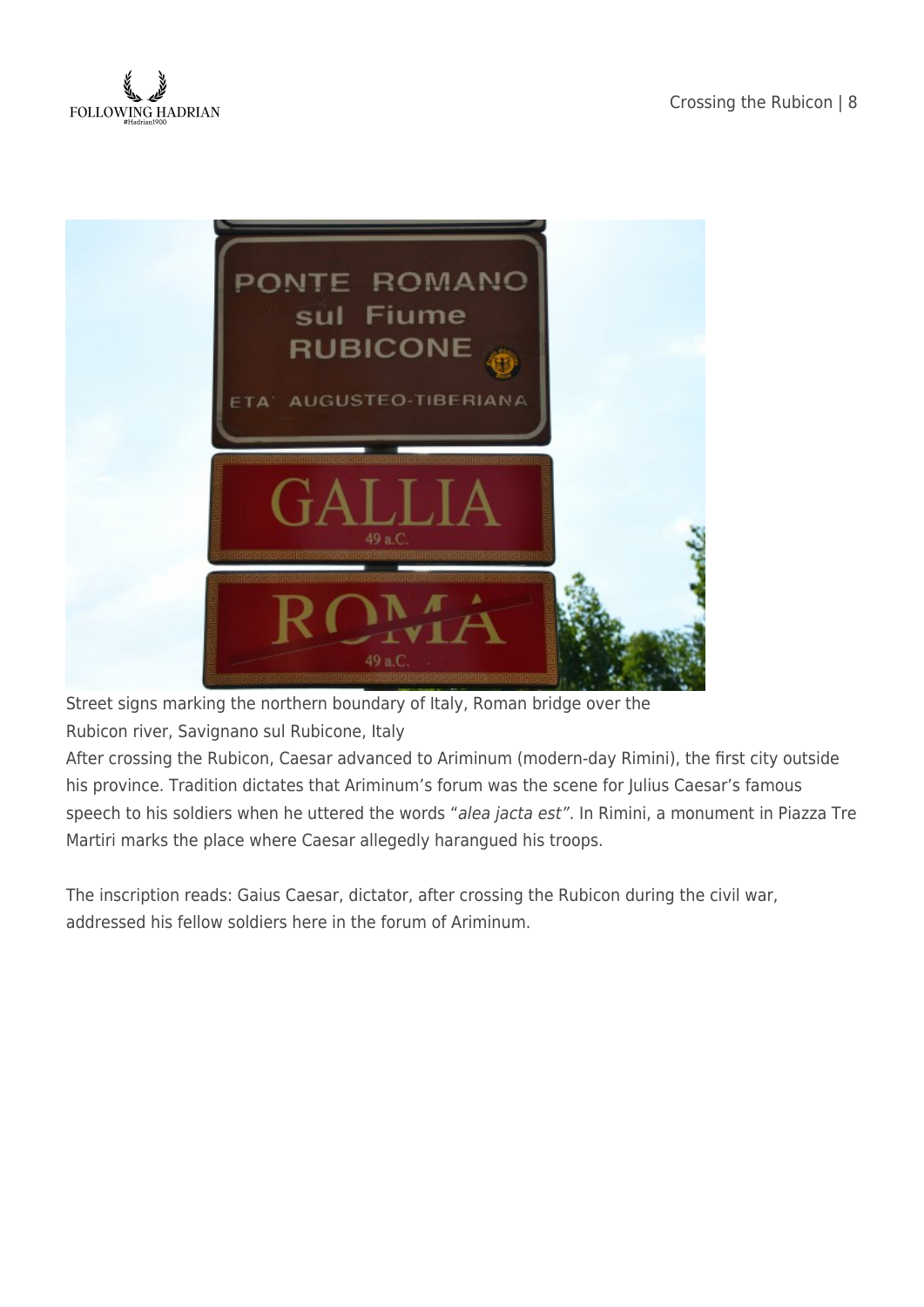



Stone pillar from the 1500s commemorating the speech said to have been made by Julius Caesar to his troops after his famous crossing of the Rubicon, Rimini, Italy

The square, once named Piazza Giulio Cesare in Caeasar's honour, also has a bronze statue. Mussolini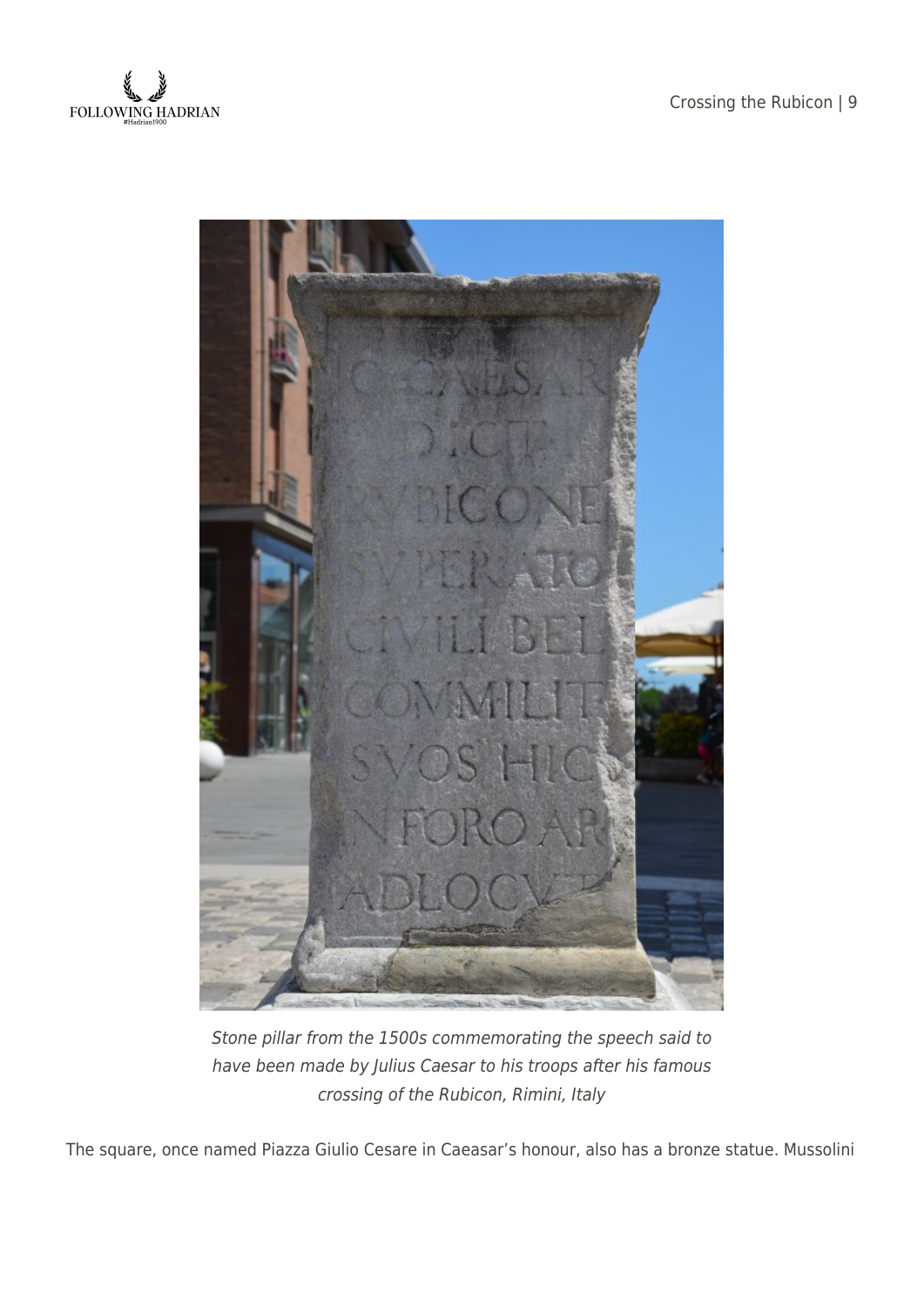

donated a statue of Caesar to the town of Rimini in 1933 (not the one which currently stands), similar to that shown in Rome along the Fori Imperiali. The statue was placed at the foot of Rimini's tower clock and each year on the Ides of March local fascist organisations would parade.



At some stage before the liberation of Rimini, the local authorities took the statue away and buried it in a ditch on the Northern outskirts of the town. The original statue was re-discovered from its hiding place in the 1950s but was immediately taken into the custody of the military authorities who placed it in the Giulio Cesare barracks, where it still remains. Finally a copy of the statue was made and placed in the corner of the square.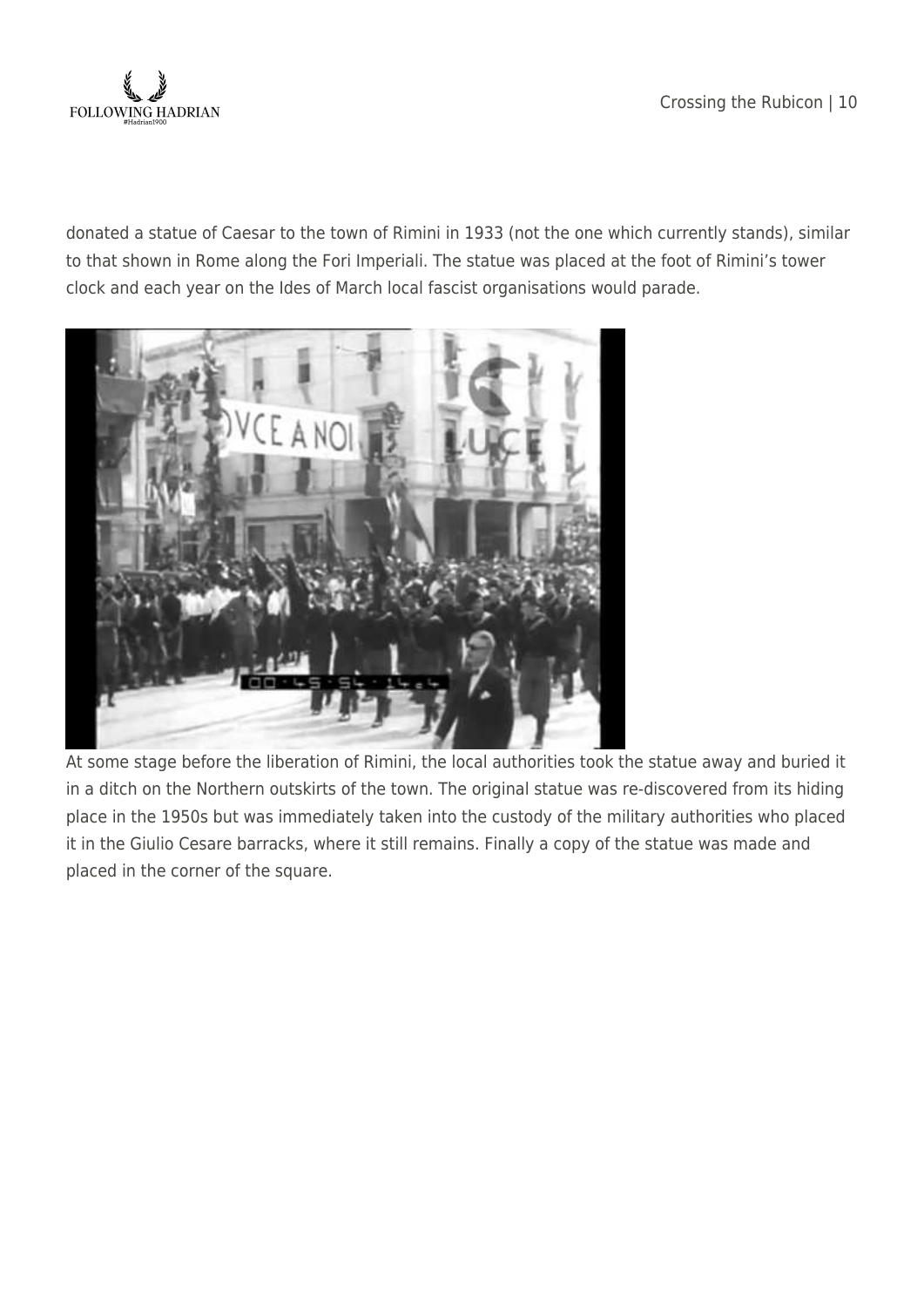



Statue of Julius Caesar in Piazza Tre Martiri, Rimini, Italy

The name of the Piazza was changed from Piazza Giulio Cesare to its current name Piazza Tre Martiri, in honour of the [three young partisans](https://it.wikipedia.org/wiki/Tre_Martiri) who were hanged publicly in the square on August 16 1944 (Luigi Nicolò, Adelio Pagliarani, and Mario Capelli).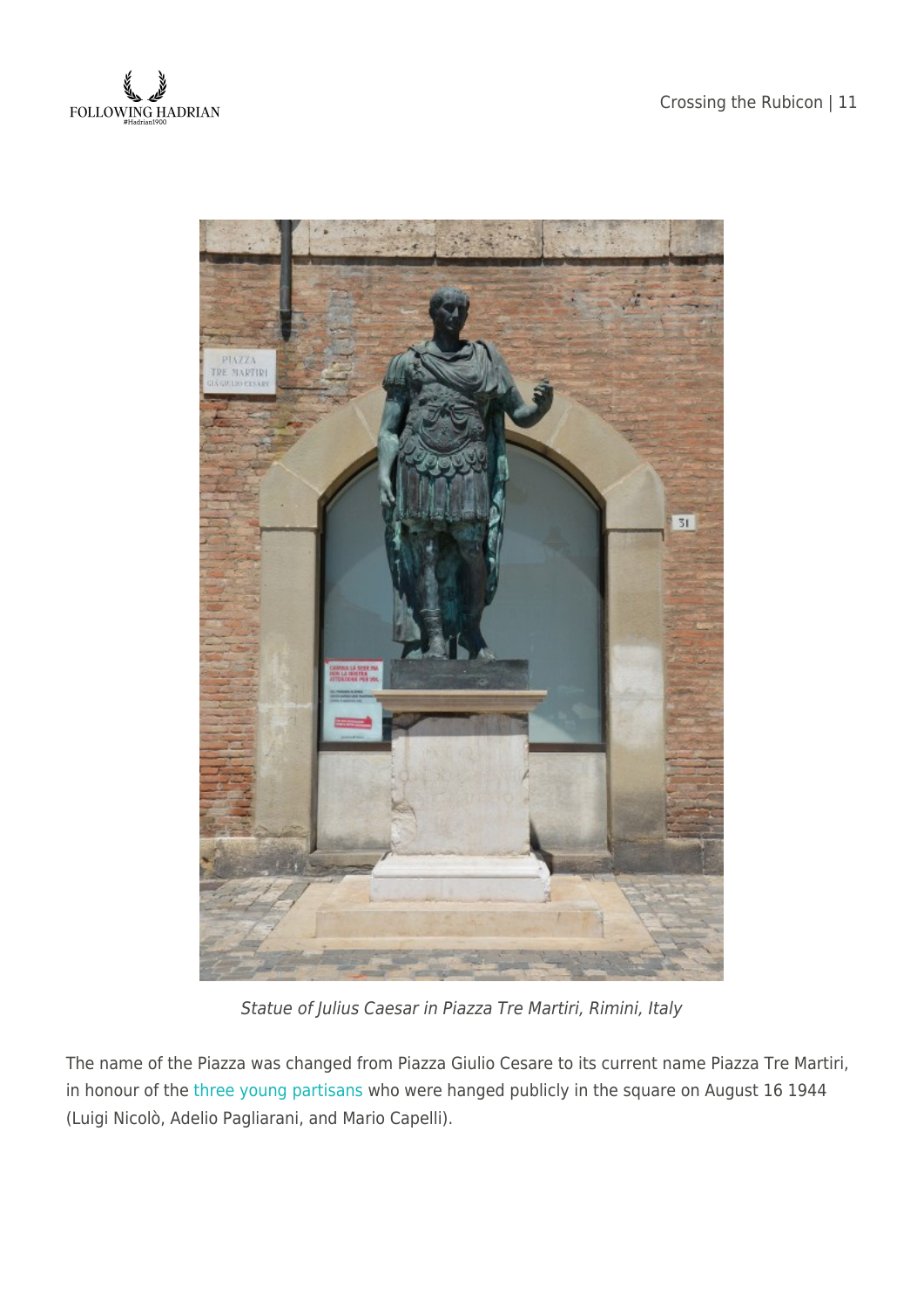

The current Piazza partly follows the plan of the forum of Ariminum, the Roman colony founded in 268 BC. Situated at the intersection of the city's two main streets, the cardo maximus and decumanus maximus, the original square was paved with large stone slabs, as seen in the section now exposed.



Exposed section of the Forum of Ariminum, Rimini, Italy

Today Piazza Tre Martiri remains at the heart of Rimini's commercial and cultural life. It is the perfect starting point for touring the city's magnificent ancient ruins: the Bridge of Tiberius, the Arch of Augustus, the Hadrianic amphitheatre and the Surgeon's Domus.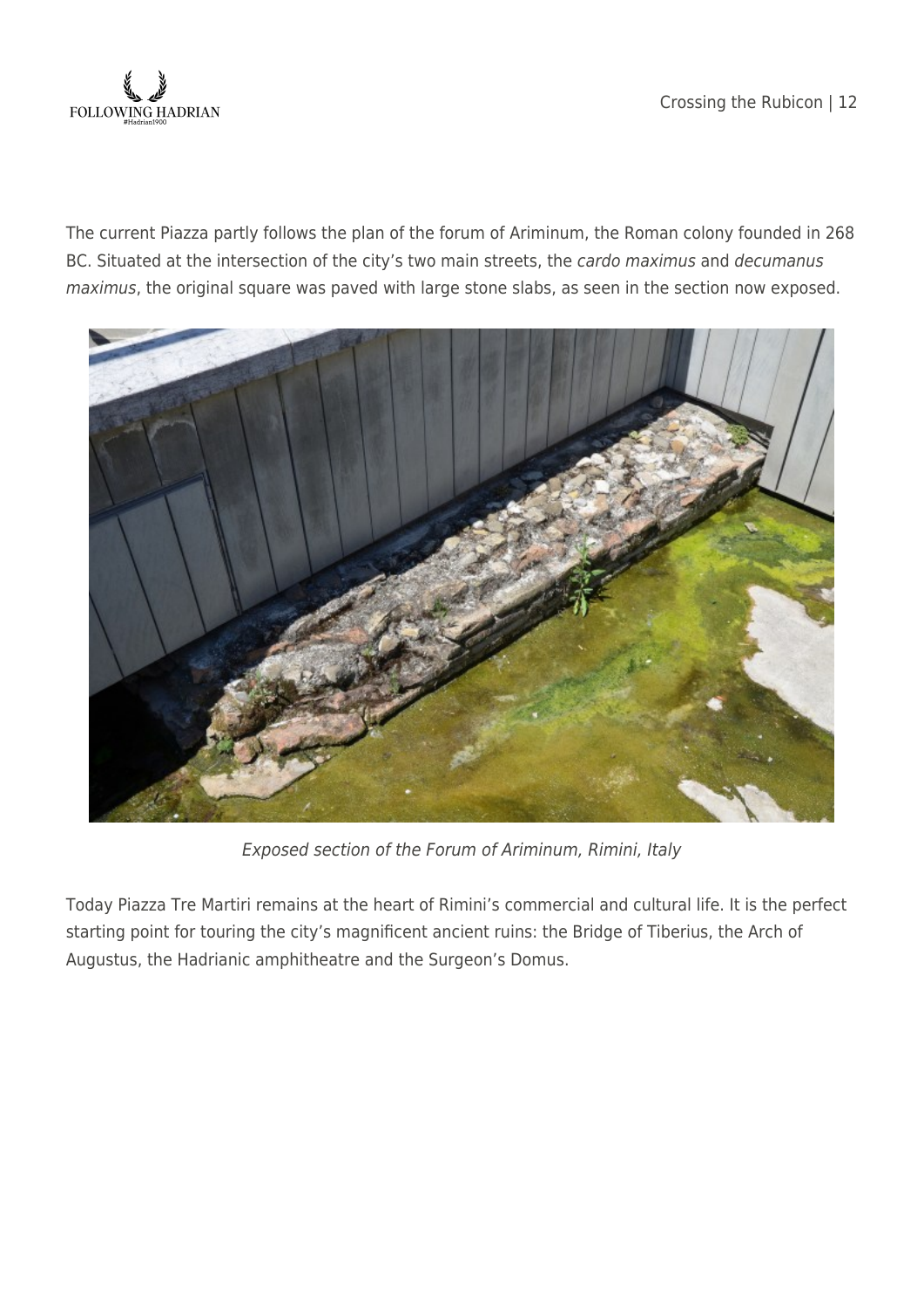



Tiberius Bridge (Ponte di Tiberio) over the Ariminus river in Ariminum on the Via Aemilia, constructed under Augustus and completed by Tiberius in 20 AD as the inscription sculpted on the inner part of the two parapets states, Rimini



Arch of Augustus at Ariminum, dedicated to the Emperor Augustus by the Roman Senate in 27 BC, the oldest Roman arch which survives, Rimini, Italy